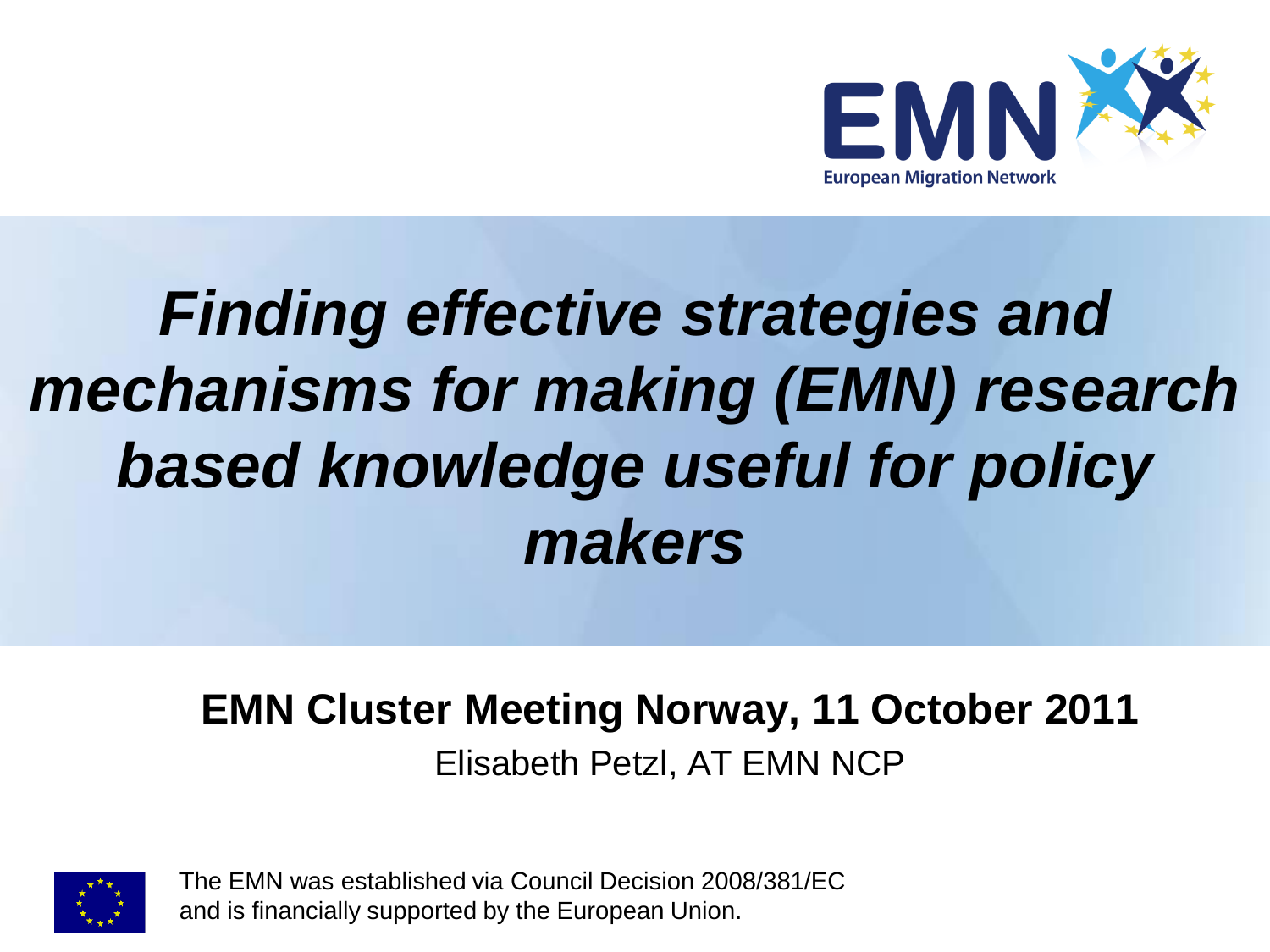### **Overview**

**\*\*** Factors influencing policy uptake

Obstacles to effective collaboration

**EMN and Policy Making** 

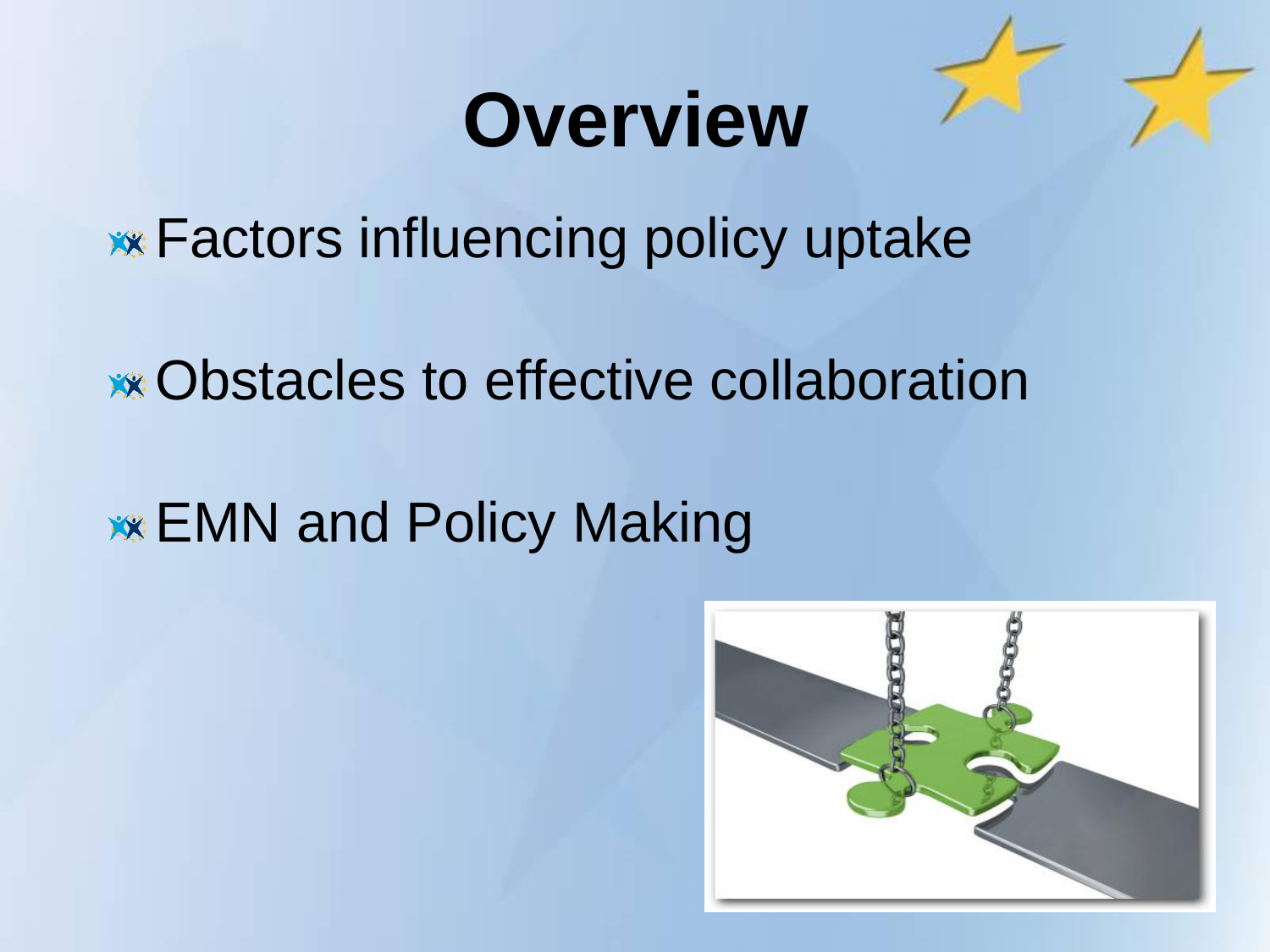## What influences Research to **Policy Uptake?**



Source: ODI 2004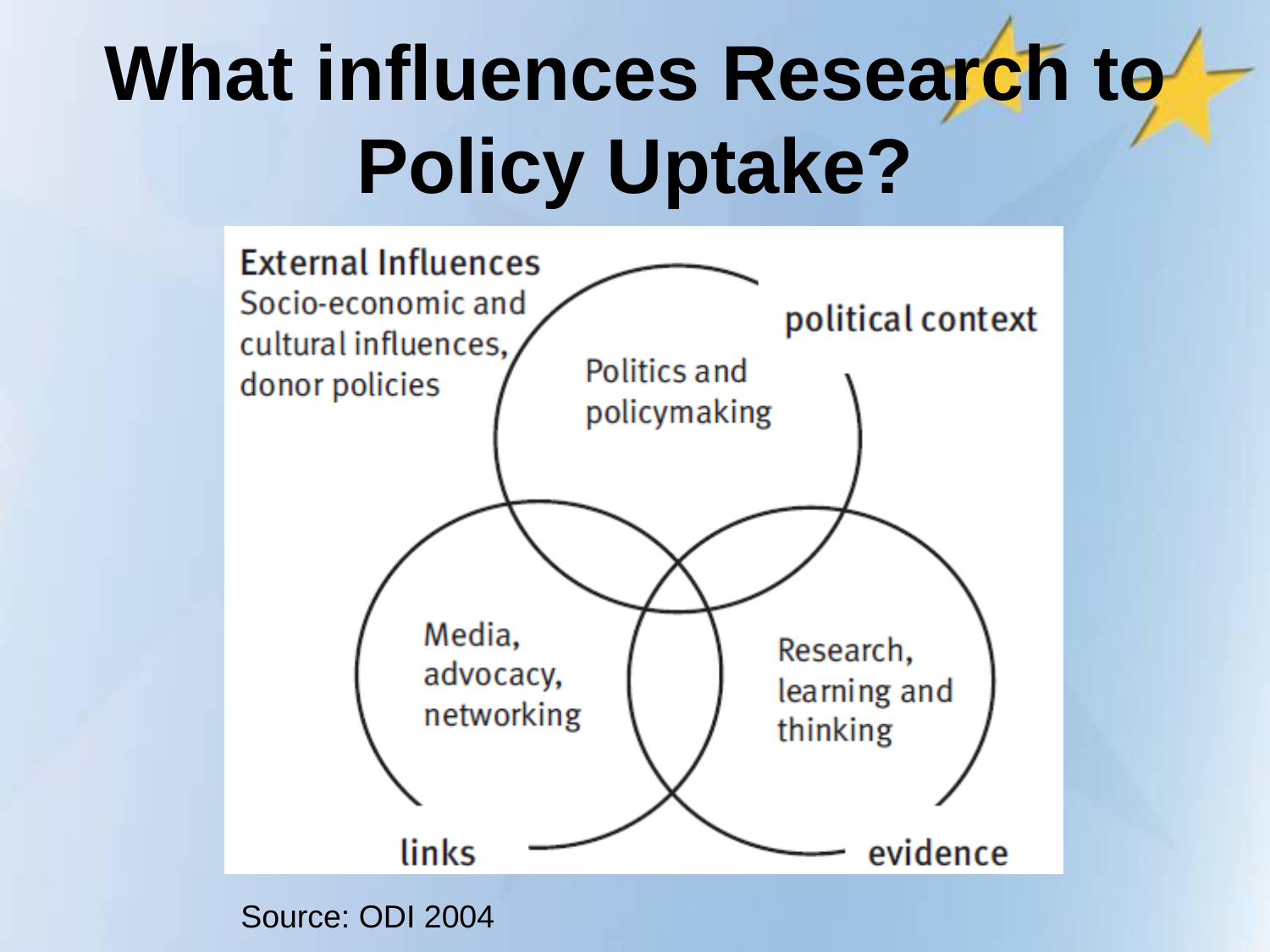### **Obstacles**

(Boswell 2004, World Social Science Report 2010, IFSP 2006, Penninx/Scholten 2009, Laczko/Wijkstrom 2004, European Commission 2009 and 2008)

**xx Contextual** 

**xx Structural** 

**xx Cultural**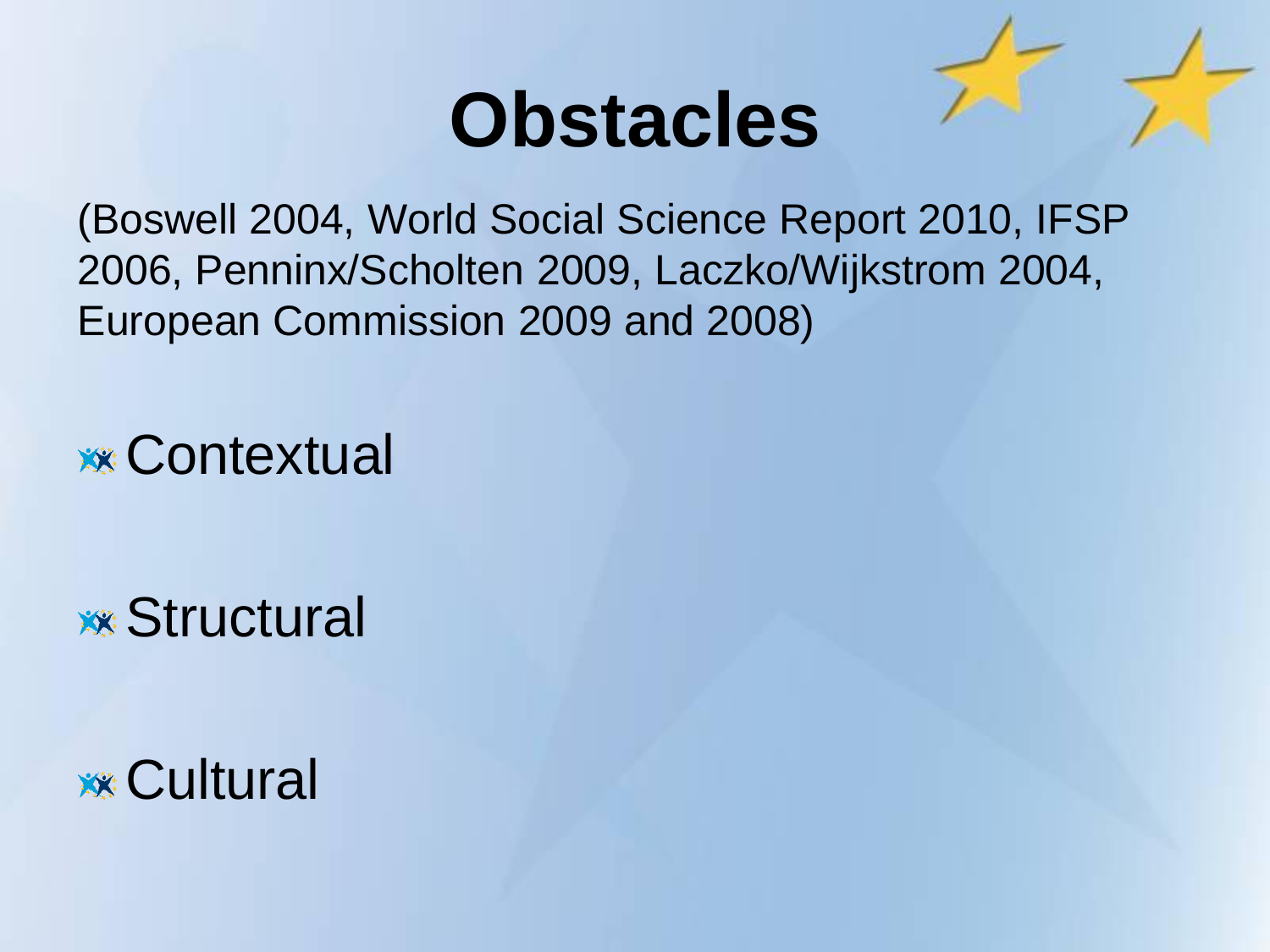### **Obstacles**

#### **Contextual**

- $\checkmark$  different timescales
- $\checkmark$  different langue
- $\checkmark$  differing perspectives on how knowledge and information are used
- $\checkmark$  different professional contexts, divergent frames of reference and incentives
- $\checkmark$  approach same topics from different angles with different sets of priorities
- $\checkmark$  different interests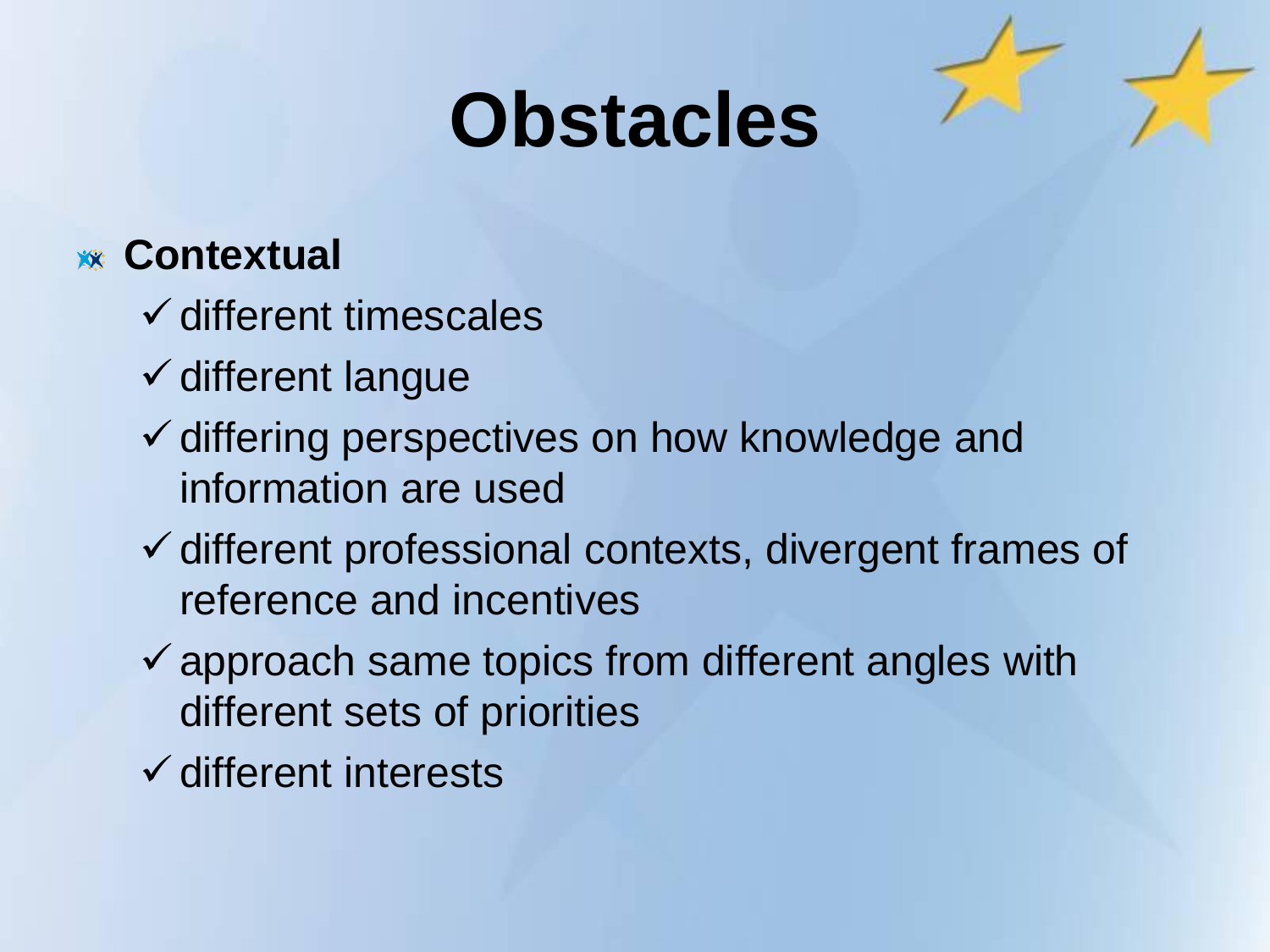### **Obstacles**

#### **Structural**

- $\checkmark$  Researchers: scientifically robust results which or without immediate impact on society on policy-making
- $\checkmark$  Policy makers: required to think in the short and medium as well as the longer term, respond rapidly evolving political and social challenges;
- $\checkmark$  Researchers: interaction often with peers
- $\checkmark$  Policy-making: interaction with a range of stakeholders
- $\checkmark$  Absence of any appropriate communication channels

#### **Cultural**

 $\checkmark$  lack of tradition of collaboration in many countries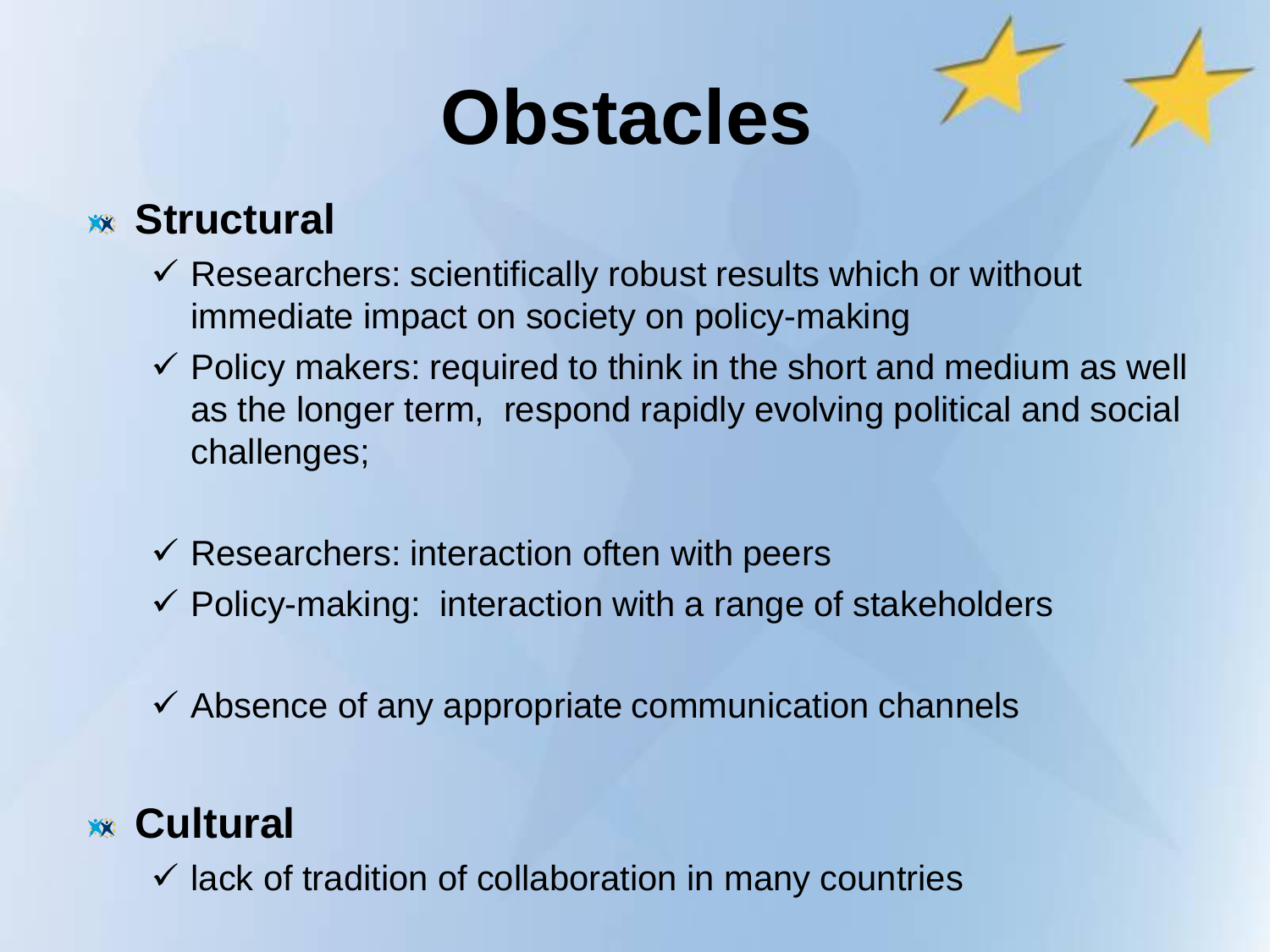

different ways and perspectives to conceiving research-policy dilemmas

no single dominant instrumentalist model for research-policy relations;

**Impact of research can be less direct**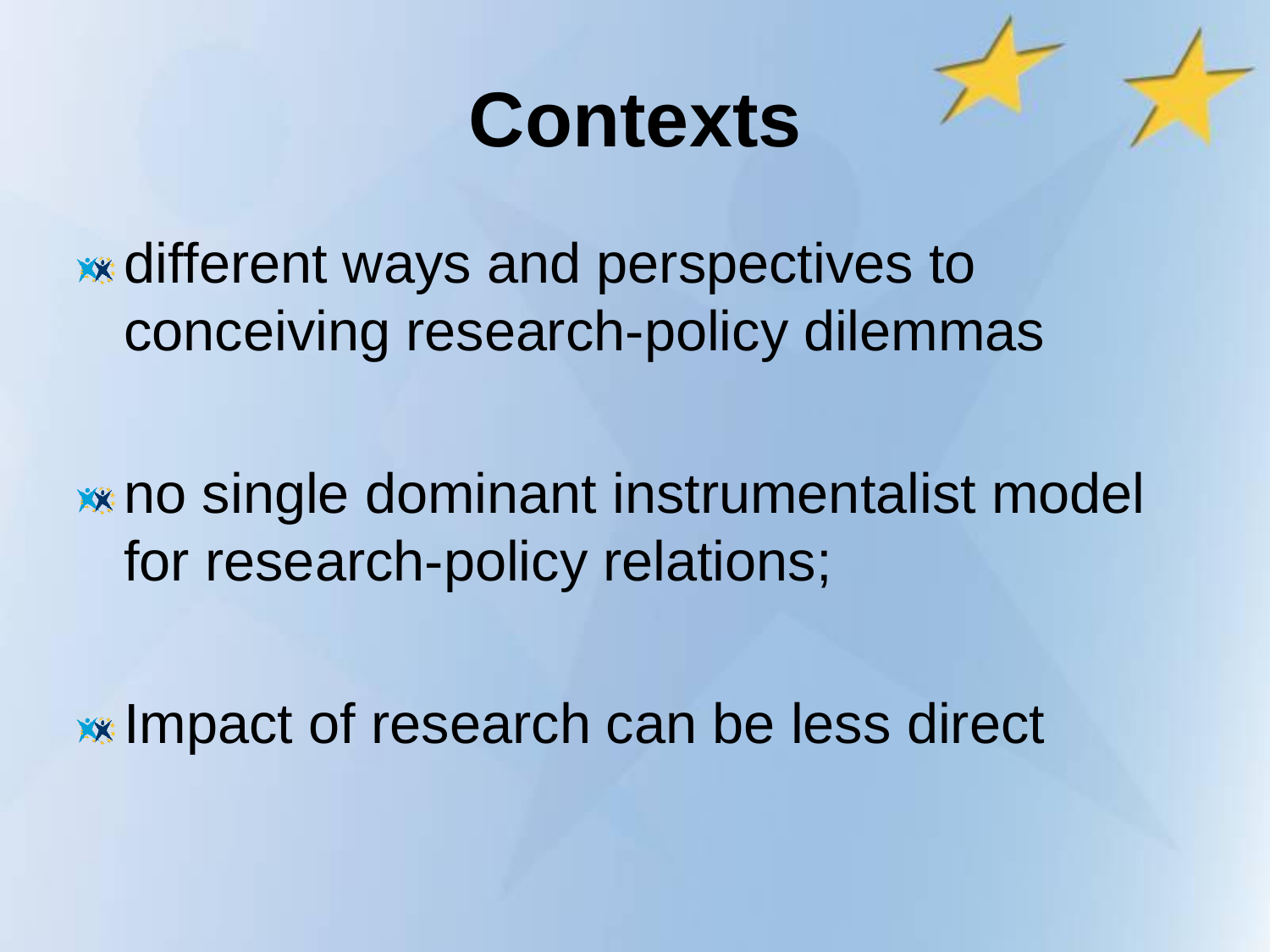# **EMN and Policy-Making**

- The objective of the European Migration Network, according to **XX** Council Decision 2008/381/EC, is to "*meet the information needs of Union institutions and of Member States' authorities and institutions on migration and asylum, by providing up-to-date, objective, reliable and comparable information on migration and asylum, with a view to supporting policymaking in the European Union in these areas"* and "*provide the general public with information on these subjects*".
- **Findings of the External Evaluation:** 
	- $\checkmark$  EMN is successfully getting through to target groups at EU level
	- $\checkmark$  Less successful to meeting target groups (esp. also policy makers at the national level)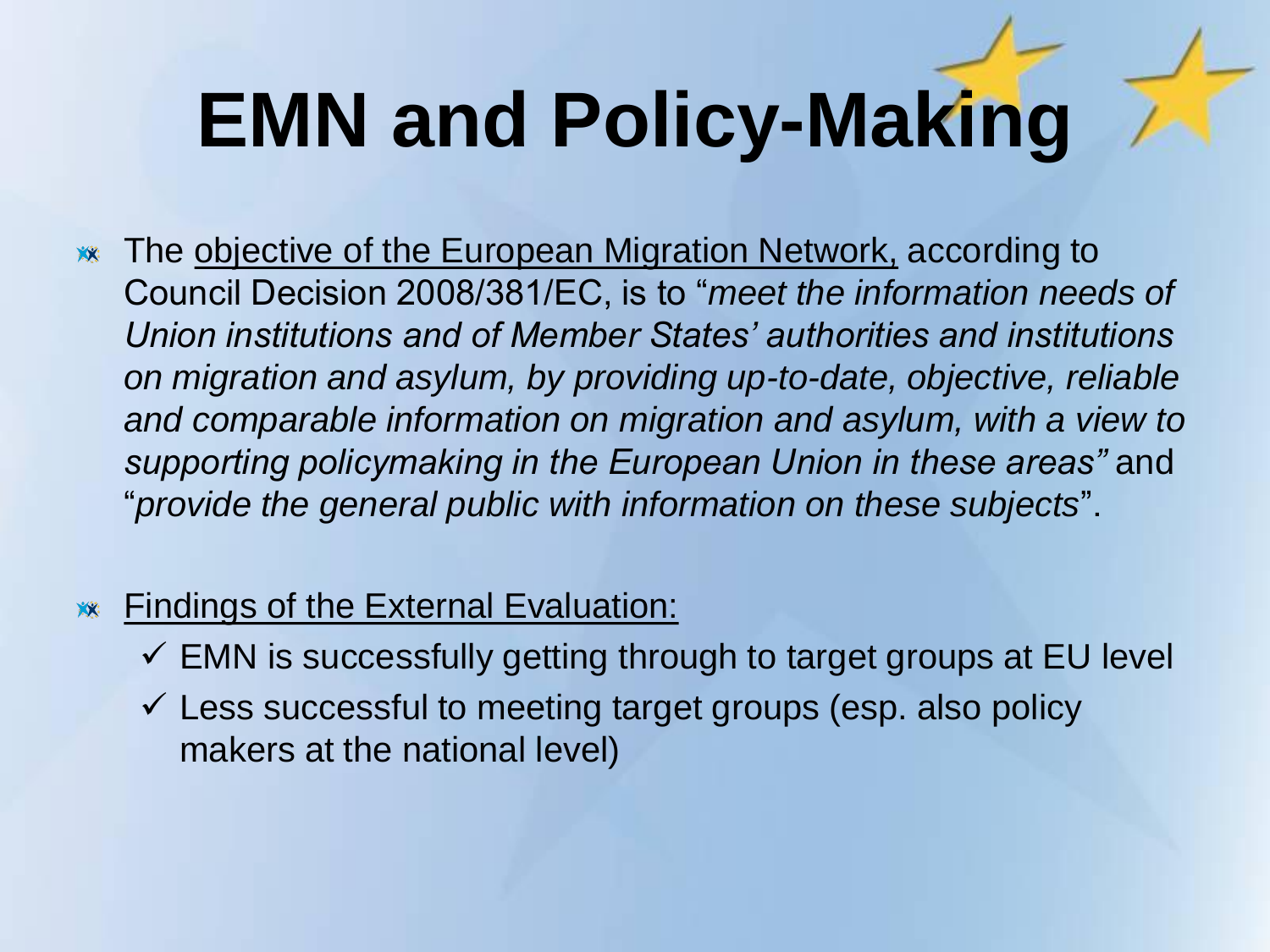# **EMN and Policy-Making**

| <b>Identification</b> of<br>policy-<br>relevant issues     | Close Cooperation/exchange with Steering Board,<br>$\circ$<br><b>EC</b> other bodies                                                                                                                                                                                                                                                                                                                                                                                                          |
|------------------------------------------------------------|-----------------------------------------------------------------------------------------------------------------------------------------------------------------------------------------------------------------------------------------------------------------------------------------------------------------------------------------------------------------------------------------------------------------------------------------------------------------------------------------------|
| <b>Timeliness</b>                                          | <b>Ad Hoc Queries</b><br>$\Omega$<br><b>Thematic Studies</b><br>$\bigcirc$<br>Shift from major studies to focussed studies<br>$\circ$<br>Flexibility- 1 focussed study topic tbd<br>$\circ$                                                                                                                                                                                                                                                                                                   |
| <b>Communication</b><br>and  <br><b>Knowledge transfer</b> | <b>EMN Communication and Dissemination Strategy</b><br>$\circ$<br>International / European / National Networks<br>$\circ$<br>EMN Website(s) as information portal<br>$\circ$<br><b>National Newsletters</b><br>$\Omega$<br>Information emails<br>$\Omega$<br>Project flyer/ brochures<br>$\circ$<br>Conferences and National Network Meetings<br>$\circ$<br><b>Summary reports</b><br>$\circ$<br><b>EMN Informs</b><br>$\bigcirc$<br><b>EMN Quarterly Report as reference tool</b><br>$\circ$ |